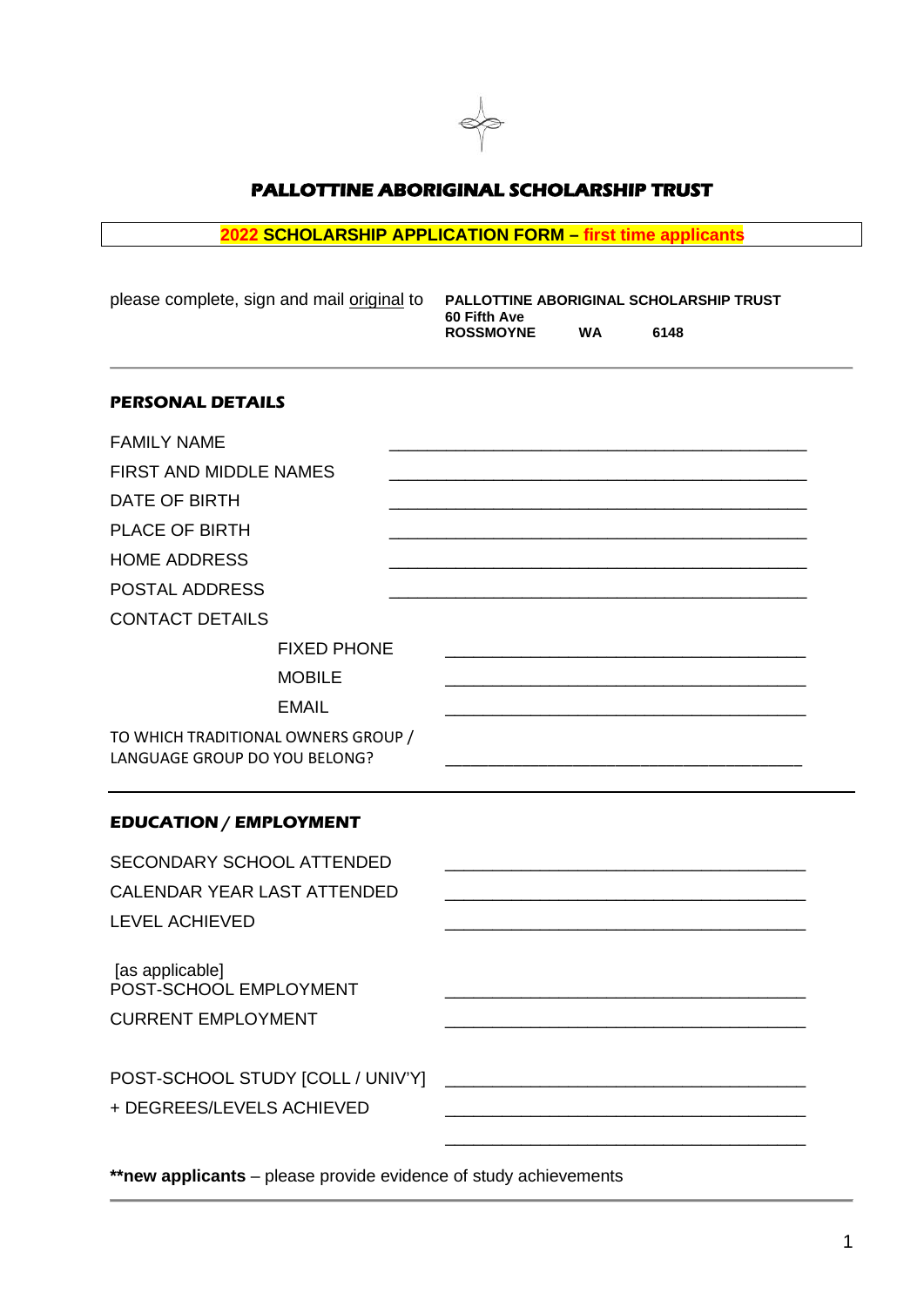# **FUTURE STUDY PLAN**

NAME [not code\*] OF INTENDED COURSE YEAR OF COURSE [first? second? etc] INSTITUTE PROVIDING COURSE

## **ABORIGINAL COMMUNITY COMMITMENT**

LIST ABORIGINAL ORGANISATION/S WITH WHICH YOU ARE/HAVE BEEN INVOLVED IN A SUPPORT/SERVICE ROLE:

| <b>ORGANISATION</b> | <b>CONTACT PERSON MOBILE PHONE</b> | <b>WORK PHONE</b> |
|---------------------|------------------------------------|-------------------|
|                     |                                    |                   |
|                     |                                    |                   |
|                     |                                    |                   |

#### **REFEREES**

PLEASE NOMINATE AT LEAST 2 PEOPLE TO ACT AS REFEREES [OTHER THAN A MEMBER OF THE SCHOLARSHIP COMMITTEE OR A FAMILY MEMBER ]

| <b>FIRST REFEREE</b>  | <b>NAME</b><br>CONTACTS MOBILE | <b>HOME</b><br><b>WORK</b> |  |
|-----------------------|--------------------------------|----------------------------|--|
| <b>SECOND REFEREE</b> | <b>NAME</b><br>CONTACTS MOBILE | <b>HOME</b><br><b>WORK</b> |  |

## **FINANCIAL NEED [use separate page if necessary]**

please describe briefly why you consider that you need fees support:

please detail any other financial support you know you will receive during your course: